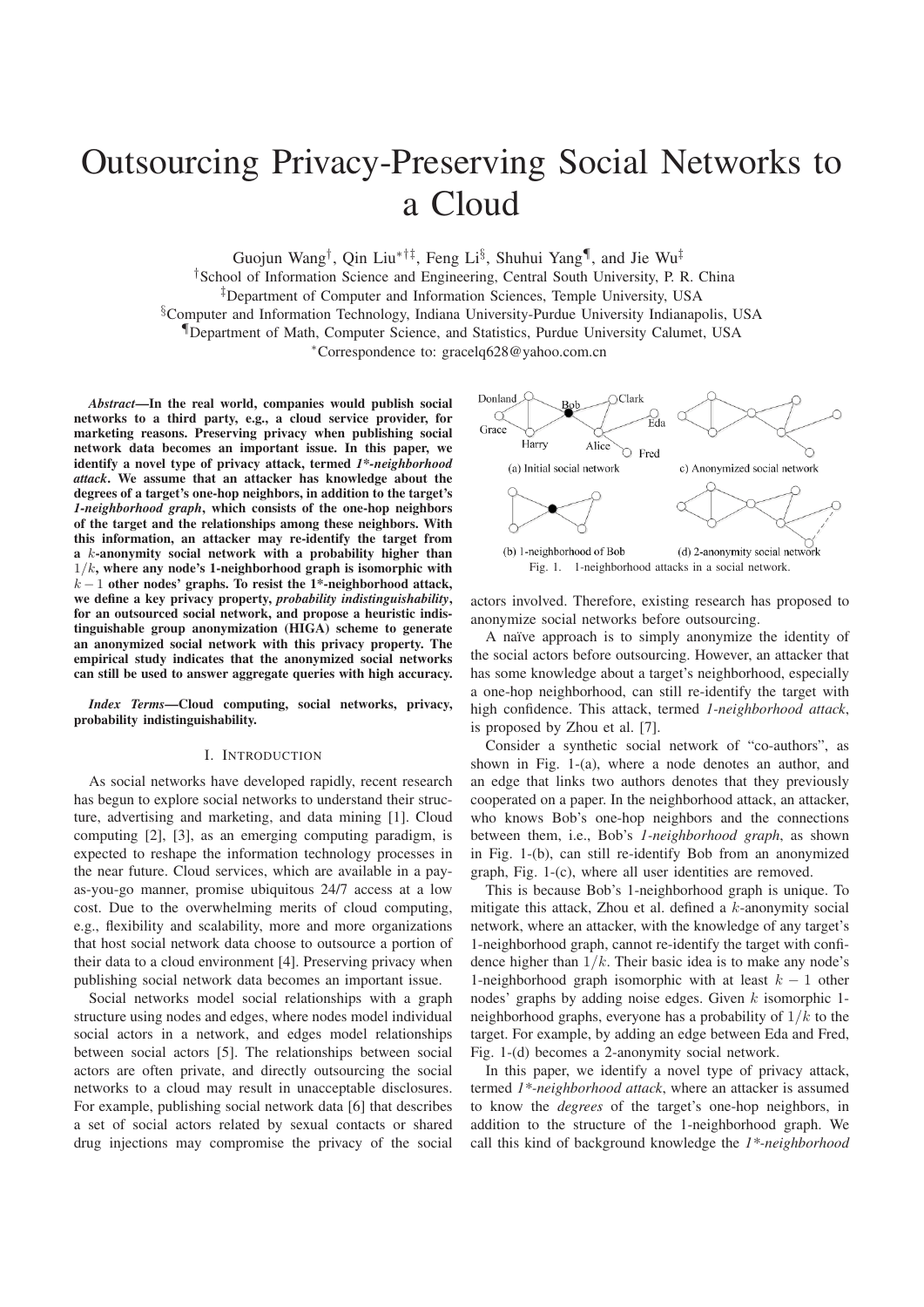*graph*. This assumption is reasonable, since once the attacker knows the identities of the target's one-hop neighbors, he will be very likely to collect more information about the one-hop neighbors, rather than only collecting the connection information between them. With this assumption, the attacker may re-identify the target from a k-anonymity social network with a probability higher than  $1/k$ .

To illustrate, let us assume that the attacker knows the degrees of Bob's one-hop neighbors, Alice, Clark, Donland, and Harry, say 4, 2, 3, 3, respectively. In Fig. 1-(d), the degrees of Alice's one-hop neighbors, Bob, Clark, Eda, and Fred, are 4, 2, 2, 2, respectively. Since Ref. [7] only adds edges to make 1-neighborhood graphs isomorphic, Alice can be excluded from the target candidate set, and the probability to re-identify Bob is 1. To deal with the 1\*-neighborhood attack, Ref. [7] requires the addition of more edges, so that the degrees of the  $k$  isomorphic graphs are the same. For example, by adding edges between Grace and Fred, and between Grace and Eda, the degrees of Alice's one-hop neighbors are the same as that of Bob's. However, as more edges are added, the usage of the social networks will be further compromised.

To permit useful analysis on the social networks, while preserving the privacy of the social actors involved, we define a key privacy property, *probabilistic indistinguishability*, for an outsourced social network. To generate an anonymized social network with such a property, we propose a heuristic indistinguishable group anonymization (HIGA) scheme. Our basic idea consists of four key steps: *Grouping*, we group nodes whose 1\*-neighborhood graphs satisfy certain metrics together, and provide a combination and splitting mechanism to make each group size at least equal to k; *Testing*, in a group, we use random walk (RW) [8], [9] to test whether the 1-neighborhood graphs of any pair of nodes approximately match or not; *Anonymization*, we propose a heuristic anonymization algorithm to make any node's 1-neighborhood graph approximately match those of other nodes in a group, by either adding or removing edges [10], [11]; *Randomization*, we randomly modify the graph structure with a certain probability to make sure each 1\*-neighborhood graph has a certain probability of being different from the original one.

Our contributions are threefold:

- 1) We identify a novel attack, 1\*-neighborhood attack, for outsourcing social networks to a cloud.
- 2) We define the probabilistic indistinguishability property for an outsourced social network, and propose a heuristic indistinguishable group anonymization scheme (HIGA) to generate social networks with this privacy property.
- 3) We conduct experiments on both synthetic and real data sets to verify the effectiveness of the proposed scheme.

The remainder of this paper is organized as follows: We describe technique preliminaries in Section II. Then, we provide an overview of our work in Section III and describe the proposed scheme in Section IV. We analyze the privacy and performance of the proposed scheme in Section V, and conduct evaluations in Section VI. Finally, we introduce related work in Section VII, and conclude this paper in Section VIII.

# II. PRELIMINARIES

# *A. System Model*

We consider a system that consists of a publisher, a cloud service provider, an attacker, and many users. The publisher, such as Facebook or Twitter, outsources a social network to a cloud. In our system, a social network is modeled as an undirected and unlabeled graph  $G = (V(G), E(G))$ , where  $V(G)$  is a set of nodes, and  $E(G) \subseteq V(G) \times V(G)$  is a set of edges. The node identities are assumed to be removed.

The attacker has certain background knowledge about the target and he tries to re-identify the target by analyzing the outsourced social network. To protect the privacy of the social actors in the network from the attacker, the publisher anonymizes  $G$  to  $G' = (V(G'), E(G'))$  before outsourcing. As in [7], we assume that each node in  $G$  exists in  $G'$ , and no fake nodes are added in  $G'$  to preserve the global structure of the social network. As previous work [10], [11], we allow edges  $\{(u, v)\}\in E(\mathcal{G})$  to be removed from  $E(\mathcal{G}')$ .

The cloud service provider, such as Google or Amazon, maintains the cloud infrastructures, which pool the bandwidth, storage space, and CPU power of many cloud servers to provide 24/7 services. We assume that the cloud infrastructures are more reliable and more powerful than personal computers. The users can perform data analysis on the outsourced social networks with more convenience.

The users are assumed to be more interested in aggregate queries on the social networks, e.g., the average number of coauthors. While many types of queries on social networks are important, we are particularly interested in aggregate queries in this paper. We believe that the usability of a social network can be examined in a meaningful way using aggregate queries.

## *B. Attack Model*

In this paper, we assume that the attacker is more interested in the privacy of social actors. Before launching an attack, the attacker needs to collect some background knowledge about the target victim. We assume that an attacker may have background knowledge about the *1\*-neighborhood graphs* of some targets. Informally, a target's 1\*-neighborhood graph consists of both the 1-neighborhood graph of the target and the degrees of the target's one-hop neighbors. Following the work in [7], for each node  $u \in V(\mathcal{G})$ , the related 1-neighborhood graph, denoted as  $G_u$ , is defined as follows:

**1-Neighborhood Graph.**  $G_u = (V_u, E_u)$ , where  $V_u$  denotes *a set of nodes*  $\{v | (u, v) \in E(\mathcal{G}) \lor (v = u)\}$ *, and*  $E_u$  *denotes a set of edges*  $\{(w, v) | (w, v) \in E(\mathcal{G}) \land \{w, v\} \in V_u\}.$ 

For each node  $u \in V(\mathcal{G})$ , the related 1\*-neighborhood graph, denoted as  $G^*_u$ , is defined as follows:

**1\*-Neighborhood Graph.**  $G_u^* = (G_u, D_u)$ , where  $G_u$  is the<br>*l* neighborhood graph of node u, and D, is a sequence of *1-neighborhood graph of node u, and*  $D_u$  *is a sequence of degrees of* u*'s one-hop neighbors.*

We focus on 1\*-neighborhood attack since it tends to be much more difficult for an attacker to collect information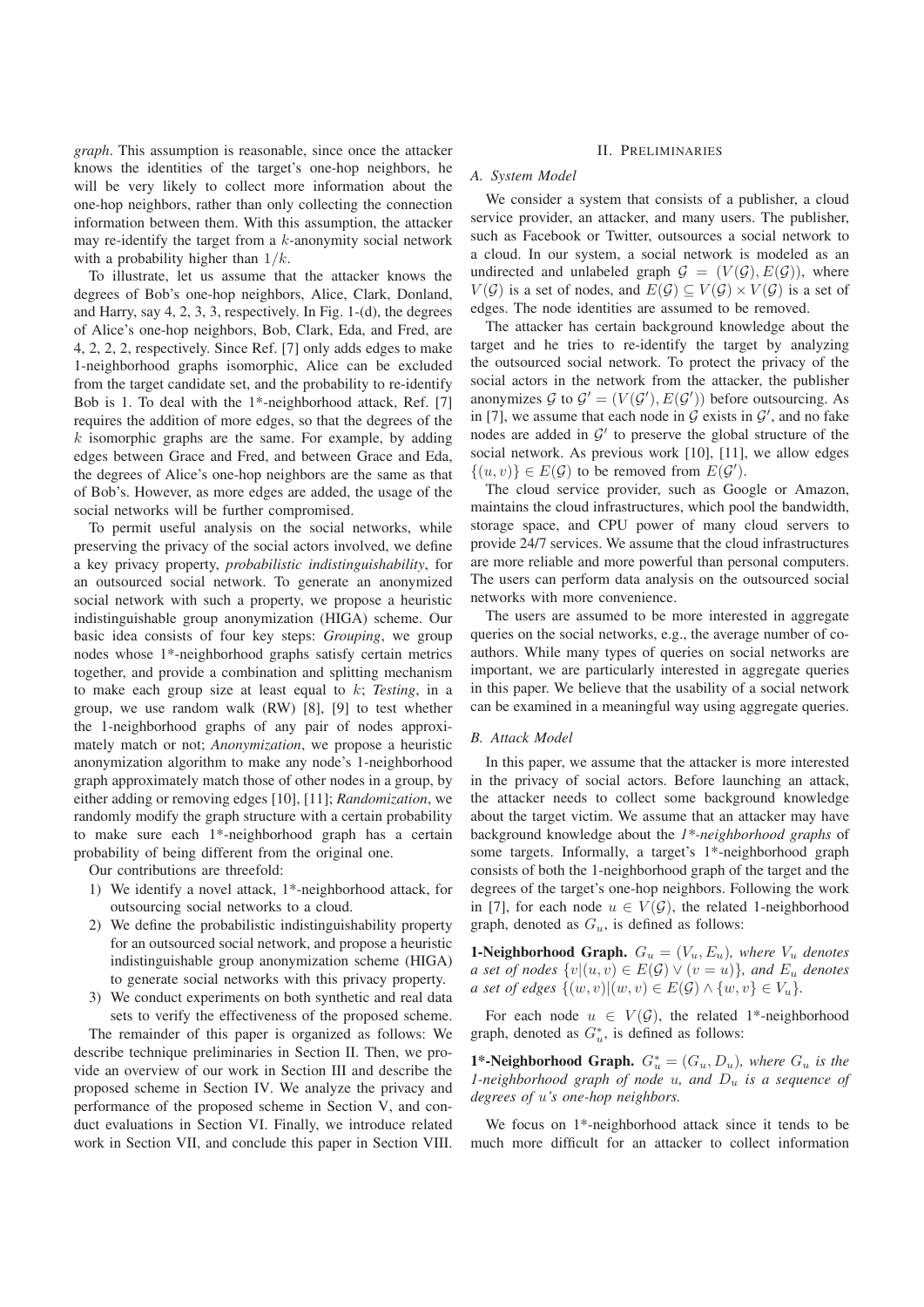

Fig. 2. Analogue of the HIGA scheme.

beyond a one-hop neighborhood [7], and the detailed neighborhood information about a target's directed neighbors is more difficult to collect comparing to their degree information. For example, it may be easy to know that Alice has 100 neighbors, but hard to know the detailed information (ID, name, or age) about these 100 neighbors. For a social actor  $u$ , if an attacker can re-identify u from an outsourced social network with a high probability, then the privacy of the social actor is leaked.

# *C. Random Walk (RW) based Approximate Matching*

Inspired by the work in [12], we use random-walk-based approximate matching as the building block of our HIGA scheme. The random walk (RW) [8] is known as a useful tool to obtain the steady state distribution for a graph, referred to as the *topological signatures*, which provide the foundation for the approximate matching. Specifically, given graph  $\mathcal{G} = (V(\mathcal{G}), E(\mathcal{G}))$ , where  $V(\mathcal{G}) = \{u_1, \ldots, u_{|V(\mathcal{G})|}\}\)$ . A RW on G allows the probability  $p_{u_i}(t)$  of a node  $u_j \in V(G)$  being located at time  $t$  to be computed with Eq. 1:

$$
p_{u_j}(t) = \sum_{u_i \in V(\mathcal{G})} \frac{1}{|V(\mathcal{G})|} \cdot (1 - d) \cdot p_{u_i}(t - 1) + \sum_{u_i \in N(u_j)} \frac{1}{|N(u_i)|} \cdot d \cdot p_{u_i}(t - 1)
$$
 (1)

where  $|V(G)|$  is the number of nodes in G,  $|N(u_i)|$  is the number of one-hop neighbors for node  $u_i$ , and d is the damping factor which defines the probability of directly jumping or traversing. For Eq. 1, the first part relates to the probability of moving from node  $u_i$  to  $u_j$  by jumping directly, while node  $u_i$  is not a one-hop neighbor of  $u_i$ ; the second part relates to the probability by traversing the edge from  $u_i$  to  $u_j$ , while node  $u_i$  is a one-hop neighbor of  $u_j$ .

Therefore, the probability distribution on all nodes in  $G$ , denoted as a vector  $\mathbf{p}(t)=[p_{u_1} (t),\ldots,p_{u|_{V(\mathcal{G})}|} (t)],$  can be calculated with Eq. 2:

$$
\mathbf{p}(t) = \frac{(1-d)}{N} \cdot \mathbb{I} + d \cdot \mathbf{W} \cdot \mathbf{p}(t-1)
$$
 (2)

where  $W = (\theta A)'$ , A being the adjacency matrix of the graph and  $\theta$  the diagonal matrix whose diagonal element is  $\frac{1}{|N(u_i)|}$ ;<br>
I is a vector whose entries are all equal to one I is a vector whose entries are all equal to one.

The steady state distribution of the RW, defined by Eq. 2, can be expressed as:

$$
\mathbf{p}^* = \frac{(1-d)}{|V(\mathcal{G})|} \cdot \sum_{k=0}^{\infty} d^k W^k \cdot \mathbb{I}
$$
 (3)

where  $\sum_{k=0}^{\infty} d^k W^k$  is used to denote  $(1 - dW)^{-1}$ . In the our anonymization scheme, the testing step is based on the approximate matching using the above topological signatures.

## *D. Design Goals*

The main design goal of our work is to reduce the probability of a social actor being re-identified while publishing social networks to a cloud. Specifically, given a social graph  $G$ , we want to generate an anonymized graph  $G'$ , so that the following requirements are satisfied:

- Privacy. Given any target's 1-\*neighborhood graph, the attacker cannot re-identify the target from an anonymized social network with confidence higher than a threshold.
- Usability. The anonymized social networks can be used to answer aggregate queries with high accuracy.

## III. SCHEME OVERVIEW

# *A. Definitions*

To preserve privacy, previous research proposed to make any node's 1-neighborhood graph be isomorphic with at least  $k-1$ others. In many cases, isomorphism is a strong condition that is not necessary for anonymizing the graph. In this paper, we define the concept of *probabilistic indistinguishability*, which can preserve privacy at a lower anonymization cost.

Let  $G^*_{u}$  and  $G'^*_{u}$  denote the 1<sup>\*</sup>-neighborhood graph of node<br>in the original social network  $G$  and in the anonymized social  $u$  in the original social network  $\mathcal G$  and in the anonymized social network  $\mathcal{G}'$ , respectively. Probabilistic indistinguishability can be defined in a hierarchical way as follows:

Node Indistinguishability. *Nodes* u *and* v *are indistinguishable if an observer cannot decide whether or not*  $G_u^* \neq G_v^*$ <br>in the original graph  $G$ , by comparing  $G'^*$  and  $G'^*$  in an *in the original graph*  $G$ *, by comparing*  $G'_u$  *and*  $G'_v$  *in an anonymized graph*  $G'$ *anonymized graph* G *.*

Here, "cannot decide" means that the observers' confidence level will be below a pre-determined threshold. In our scheme, we achieve node indistinguishability by introducing the randomness into the published graph. If there is no limit on the randomness, node indistinguishability is easy to achieved. However, we hope to preserve the usability of the published graph, and hence, need to minimize the *anonymization cost*. Thus, we need to have a more sophisticated design.

**Group Indistinguishability.** *For a group of nodes*  $g = \{v | v \in$  $V(\mathcal{G})$  *and*  $|g| \geq k$  *if for each pair of nodes*  $\{ \langle u, v \rangle | u, v \in g \}$ *,* u *and* v *are indistinguishable in the published graph* G *, group* g *is an indistinguishable group.*

Probabilistic Indistinguishability. *A published social network*  $\mathcal{G}'$  *achieves probabilistic indistinguishability, if all nodes*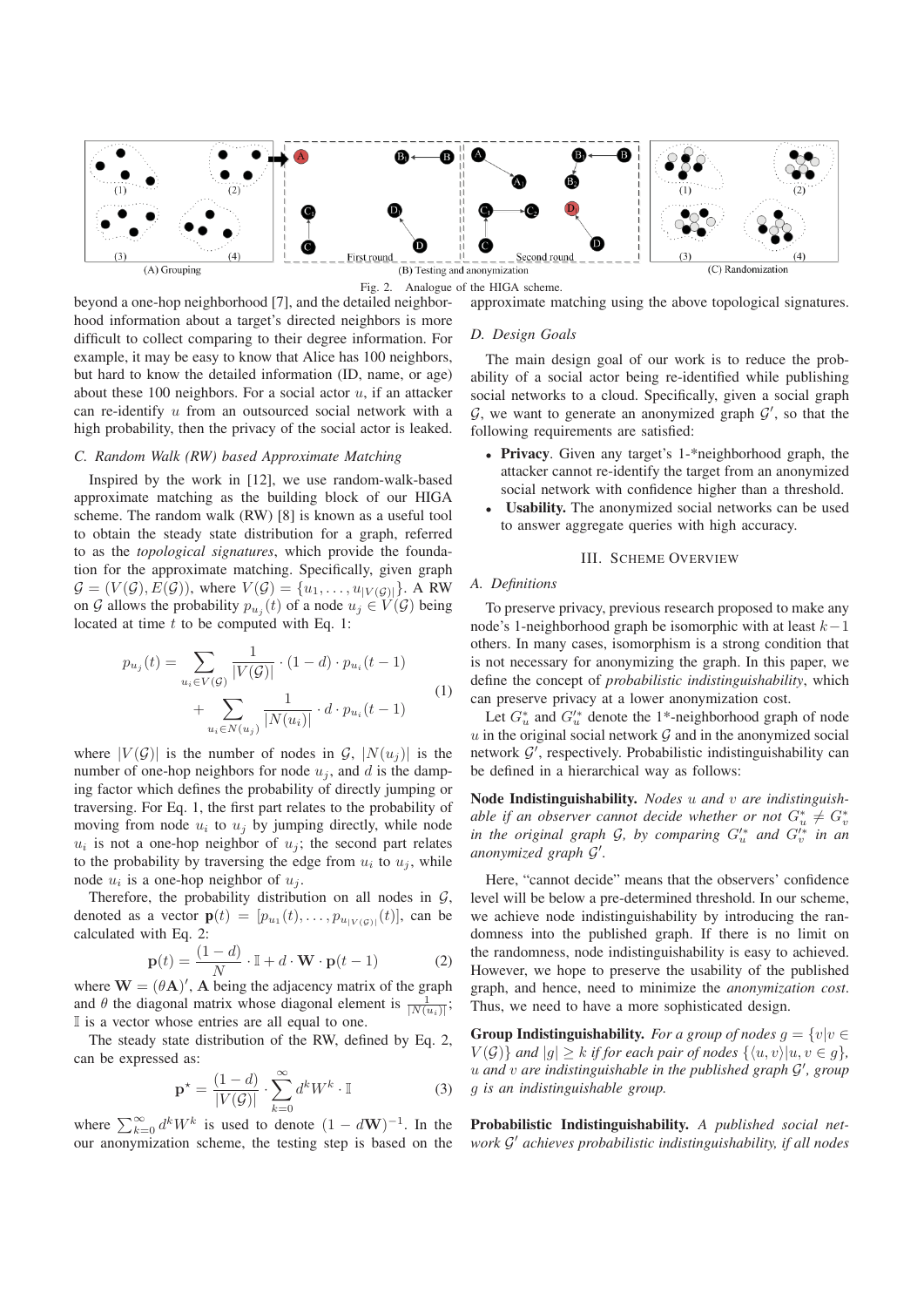$\{v|v \in V(G')\}$  *can be classified into*  $m \geq 1$  *groups, where each group has the property of* group indistinguishability*.*

Problem Definition. *Given a network graph* G (V (G), E(G)) *and a positive integer* k*, derive an anonymized graph*  $G' = (V(G'), E(G'))$  *to be published, such that* (1)  $V(G') = V(G)$ ; (2)  $G'$  is probabilistic indistinguishable with *respect to*  $G$ *;* (3) the anonymization from  $G$  to  $G'$  has minimal *anonymization cost.*

The problem of generating a social network with above three properties is NP-hard. The proof lies in reducing the NPcomplete problem of Partition into Triangles [13]. As limited by space, we omit the details here.

#### *B. Intuition*

The basic idea of the heuristic indistinguishable group anonymization (HIGA) scheme consists of four steps:

- Step 1: Grouping. We classify nodes whose 1\* neighborhood graphs satisfy certain metrics into groups, where each group size is at least equal to  $k$ .
- Step 2: Testing. We use random walk (RW) to test whether the 1-neighborhood graphs of nodes in a group approximately match or not.
- Step 3: Anonymization. We use a heuristic anonymization algorithm to make the 1-neighborhood graphs of nodes in each group approximately match.
- Step 4: Randomization. We randomly modify the graph with certain probability to make each node's 1\* neighborhood graph be changed with certain probability.

We use the example shown in Fig. 2 as the analogue of the HIGA scheme: We first classify the nodes that are the *closest* into groups with size at least equal to  $k$ , so that the moving distance in the third step can be reduced, e.g., in Fig. 2-(A), nodes are classified into four groups. Then, we test whether the *distance* between each pair of nodes in a group is shorter than a threshold value  $\alpha$ . If not, in each group, we choose a random node as the seed and move other nodes toward the seed, until it passes testing. For example, in Fig. 2-(B), we first choose node  $A$  as the seed, and then choose node  $D$  as the seed for group 2, where  $B_1$ ,  $C_1$ , and  $D_1$  are the positions of nodes  $B, C, D$  after the first round, and  $A_1, B_2$ , and  $C_2$  are the positions of nodes  $A, B, C$  after the second round. In the last step, we randomly move each node for a short distance. In Fig. 2-(C), the black nodes and the pale nodes denote node positions before and after randomization, respectively.

Probabilistic indistinguishability is achieved as follows: Steps 1 through 3 enable all nodes in the network to be classified into multiple groups, where any pair of nodes are very close. After Step 4, each pair of nodes in a group are still close, but they will deviate from the original position with a high probability. In a group, from the current positions of any pair of nodes, the attacker cannot decide whether or not they are in the same position as they were in the original graph, i.e., node indistinguishability is achieved. Since each group size is at least equal to  $k$ , group indistinguishability is achieved.

|                  | <b>TABLE I</b>                        |            |
|------------------|---------------------------------------|------------|
|                  | EFFECTIVENESS OF METRICS FOR GROUPING |            |
| <b>Nodes</b>     | Edges                                 | Percentage |
| $100 \sim 200$   | $1,000 \sim 2,000$                    | 47%        |
| $500 \sim 1,000$ | $5,000 \sim 10,000$                   | 61%        |

# IV. HEURISTIC INDISTINGUISHABLE GROUP ANONYMIZATION SCHEME

# *A. Grouping*

We group nodes by using the following metric: *number of one-hop neighbors*, *in-degree sequence*, *out-degree sequence*, *total number of edges*, and *betweenness*. Although other metrics, e.g., closeness centrality and local clustering coefficient, also can be used for grouping, we only consider the above metrics. The concepts of "number of one-hop neighbors" and "total number of edges" are easily understood. Therefore, we only provide the definitions for the other metrics. For a node  $v \in V(G)$ , whose 1<sup>\*</sup>-neighborhood graph  $G_v^* = (G_v, D_v)$ ,<br>where  $G = (V, F)$ , we have the following definitions: where  $G_v = (V_v, E_v)$ , we have the following definitions:

**In-degree sequence.**  $I_v = \{ [E_v^+] \}_{u \in V_v}$ , where  $E_u^+ = \{ [u, w] \}_{uv} \subset V$  and  $[E^+]$  is the number of edges in  $E^+$  $\{(u, w)|w \in V_v\}$ , and  $|E_u^+|$  is the number of edges in  $E_u^+$ .

**Out-degree sequence.**  $O_v = \{ |E_u^-| \}_{u \in V_v}$ , where  $E_u^-$  =  $\{ (u, w) | u \notin V_v \}$  and  $|F^-|$  is the number of edges in  $F^ \{(u, w)|w \notin V_v\}$ , and  $|E_u^-|$  is the number of edges in  $E_u^-$ .

**Betweenness.**  $B_v = |V_v^*|/|V_v^+|$ , where  $V^* = \{ \langle u, w \rangle | u, v \in V, \wedge (u, w), \forall E, \}$  and  $V^+ = \{ \langle u, w \rangle | u, v \in V, \}$  $V_v \wedge (u, w) \notin E_v$ *}, and*  $V_v^+ = {\langle u, w \rangle | u, v \in V_v}$ *.* 

For a node  $v$ , the in-degree sequence is a sequence of indegrees for v's one-hop neighbors, where the in-degree for  $v$ 's one-hop neighborhood  $u$  is the number of edges that are connected between  $u$  and other  $v$ 's one-hop neighbors; the outdegree sequence is a sequence of out-degrees for  $v$ 's one-hop neighbors, where the out-degree for v's one-hop neighborhood  $u$  is the number of edges that are connected between  $u$  and the nodes outside  $v$ 's 1-neighborhood graph; the betweenness is the ratio of the number of paired nodes whose shortest path must go through node  $v$  to the total number of node pairs in v's 1-neighborhood graph.

To test the effectiveness of the metrics for grouping, we first randomly generate a set of graphs where the node degree follows the power-law distribution, and we use the above metrics to classify nodes into groups. Then, we calculate the percentage of graphs that are isomorphic in a group.

In Table I, in social networks with 100 ∼ 200 nodes and  $1,000 \sim 2,000$  edges, the percentage of isomorphic 1\*-neighborhood graphs is about 47%. As the scale of the social networks increases to 500  $\sim$  1,000 nodes and 5,000  $\sim$ 10, 000 edges, the percentage increases to around 61%. Therefore, these metrics are helpful for grouping.

# *B. Testing*

In the testing step, we analyze each pair of nodes  $u$  and  $v$ by computing the steady states of their 1-neighborhood graphs  $G_u = (V(G_u), E(G_u))$  and  $G_v = (V(G_v), E(G_v))$  with the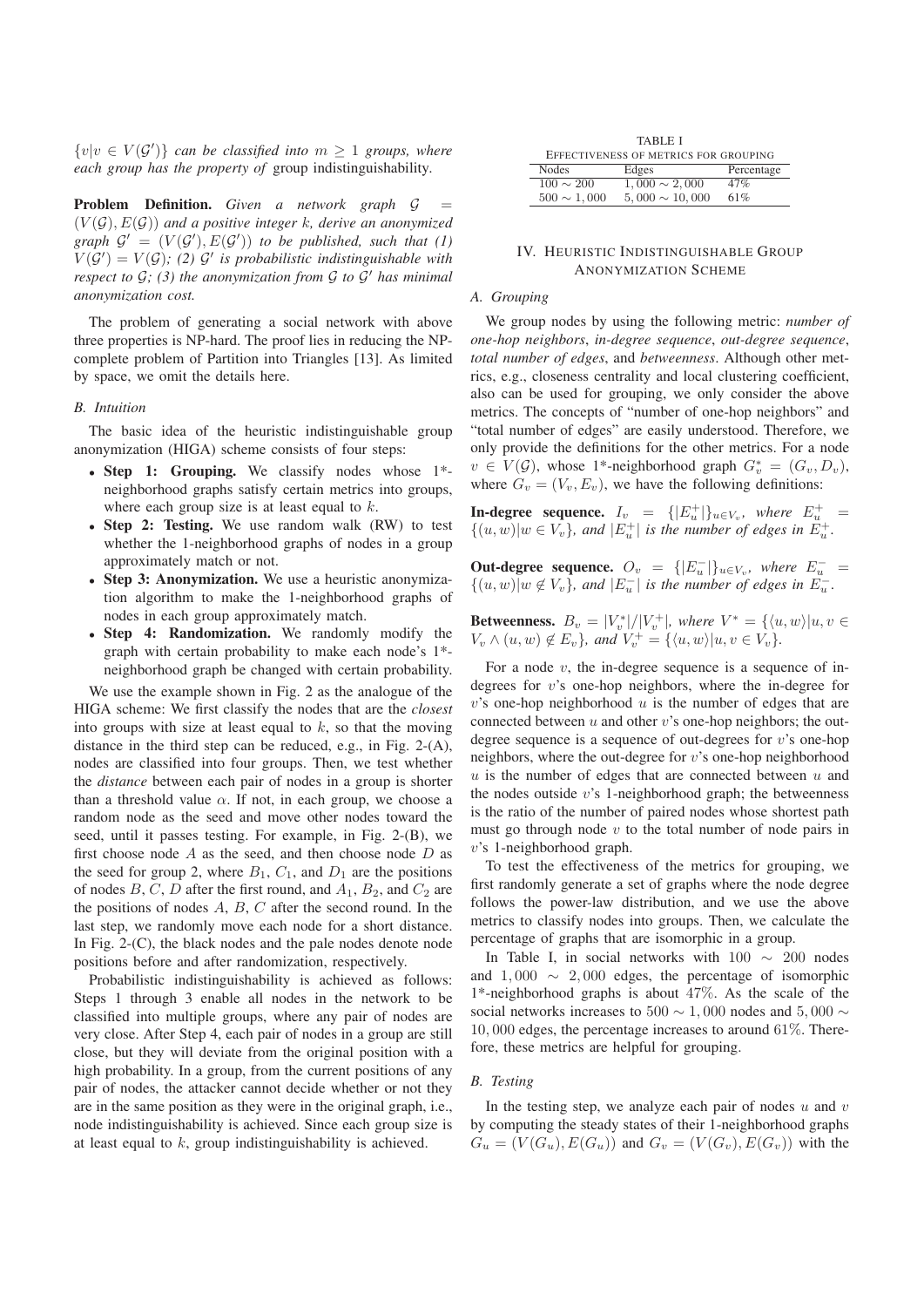RW tool and Eq. 3. We determine the approximate matching of  $G_u$  and  $G_v$  by performing bipartite graph matching as follows: If  $|V(G_u)| < |V(G_v)|$ , we should add virtual nodes in  $V(G_u)$  to make  $|V(G_u)| = |V(G_v)|$ , and vice versa. Let  $cost(x, w)$  be the cost of matching nodes  $x \in V(G_u)$  and  $w \in V(G_v)$ ,  $\mathbb{V}$  be the set of virtual nodes, and  $\mathbf{p}_x^*$  and  $\mathbf{p}_y^*$  and  $\mathbf{p}_y^*$  and  $\mathbf{p}_y^*$  and  $\mathbf{p}_y^*$  and  $\mathbf{p}_y^*$  and  $\mathbf{p}_y^*$  and  $\mathbf{p}_y^*$  and  $\mathbf{p}_y^*$  and  $\mathbf{p}_y^*$  and  $\mathbf{p}_y$ denote the steady states of nodes  $x$  and  $w$ , respectively. If  $x, w \notin V$ , the cost function calculates the *Euclidean distance* between the topological signatures of the nodes as follows:

$$
cost(x, w) = \sqrt{(\mathbf{p}_x^{\star} - \mathbf{p}_w^{\star})^2}
$$
 (4)  
If either x or w is a virtual node,  $cost(x, w)$  is set to a fixed

value  $\beta$ . The cost of matching  $V(G_u)$  and  $V(G_v)$ , which is the sum of the costs of matching all nodes in  $V(G_u)$  and  $V(G_v)$ , can be calculated with Eq. 5:

$$
cost(G_u, G_v) = \sqrt{\sum_{x, w \notin V} (\mathbf{p}_x^* - \mathbf{p}_w^*)^2} + (|\mathbb{V}| * \beta) \quad (5)
$$

We define graph approximate matching as follows:

**Approximate matching.** Let  $G_u = (V(G_u), E(G_u))$  and  $G_v = (V(G_v), E(G_v))$  be two graphs.  $G_u$  and  $G_v$  approx*imately match, denoted as*  $G_u \approx G_v$ *, if an optimal bipartite graph matching exists between*  $V(G_u)$  *and*  $V(G_v)$ *, such that the*  $cost(G_u, G_v)$  *is smaller than a threshold value*  $\alpha$ *.* 

Therefore, given a pair of nodes  $u$  and  $v$ , if their 1neighborhood graphs approximately match, we say that node u and node v approximately match, denoted as  $u \approx v$ . The key problem lies in determining the threshold value  $\alpha$ . If this value is too large, then the two dissimilar graphs will be deemed approximately matching. If this value is too small, then approximate matching may be equal to isomorphic. Since  $\alpha$  relates to the number of nodes in  $G_u$  and  $G_v$ , we find a reasonable threshold value by conducting experiments in Section  $VI-(A)$ . To enrich the topological signatures, we can compute the steady states with different damping factors. Suppose that we choose *n* distinct damping factors  $D =$  $[d_1, \ldots, d_n]$ , the topological signatures associated with node w can be defined as  $\mathbf{p}_w^* = [\mathbf{p}_w^*(d_1), \dots, \mathbf{p}_w^*(d_n)].$ 

## *C. Anonymization*

Suppose that there are m groups,  $g_1, \ldots, g_m$ , where each group size is assumed to be at least equal to k. For each group, if any pair of nodes are not approximately matching, we use a heuristic anonymization algorithm (Alg. 1) to make the 1 neighborhood graphs approximately match as follows:

Initially, the candidate group set  $(CGS)$  consists of m groups. We sort groups in descending order of the number of neighbors, pick the first one as the *processing group*, and remove it from CGS. For each node in the processing group, we construct its 1-neighborhood graph, and use RW to calculate related topological signatures. Then, for any pair of nodes  $u$  and  $v$ , we use Eq. 5 to calculate the cost of matching their 1-neighborhood graphs. For any pair of nodes, if this cost is smaller than a threshold value  $\alpha$ , we choose the next grouping in CGS as the *processing group* and do it again.

Given m groups  $g_1, \ldots, g_m$  as CGS} Sort CGS in descending order of the number of neighbors while CGS is not empty do Choose the first group in CGS as the processing group  $g_*$  and remove  $g_*$  from CGS for each node u in  $q_*$  do Construct 1-neighborhood graph  $G_u$ Use Eq. 3 to calculate  $G_u$ 's topological signatures for each pair of nodes  $(u, v)$  in  $g_*$  do Use Eq. 5 to calculate cost of matching  $G_u$  and  $G_v$ while exists a cost larger than  $\alpha$  do Randomly choose a node  $u \in g_*$  as the group seed for each node  $v \in q_*$  do if  $cost(G_u, G_v) > \alpha$  then Approach  $G_u$  to  $G_v$  with probability q Approach  $G_v$  to  $G_u$  with probability  $1 - q$ 

Otherwise, we modify 1-neighborhood graphs of the nodes in the processing group as follows: We first choose a random node u in the group as the *group seed*. For any other node v in this group, if the related cost  $cost(G_u, G_v)$  is larger than  $\alpha$ , we approach the structure of  $G_u$  to that of  $G_v$  with probability q, and approach the structure of  $G_v$  to that  $G_u$ with probability  $1-\alpha$ . This process will continue until, for any pair of nodes in the processing group, the cost for matching their 1-neighborhood graphs is equal to or smaller than  $\alpha$ . The anonymization process may be recursive, since some changes may impact the groups that have been processed previously. However, due to the power-law node distribution, and the small world phenomenon [14], this process will rapidly stop.

To approach the structure of  $G_v = (V_v, E_v)$  to that of  $G_u$  =  $(V_u, E_u)$ , we first obtain the optimal matching of nodes in two graphs with the method discussed in Section IV-(B). In the optimal matching, for any pair of nodes  $x \in V_v$  and  $w \in V_u$ , if  $cost(x, w) > \alpha$ , we make u's connections the same as those of v. During the approaching process, we make sure that the structure of  $G_u$  will not be modified.

For example, in Fig. 3-(B), the optimal matching for graphs  $\mathcal{G}_1$  and  $\mathcal{G}_2$  is A1, B2, C3, D4, E5. Suppose  $\alpha = 0$ , we approach  $G_1$  to  $G_2$ . For all pairs of nodes, only the cost of matching  $D \in \mathcal{G}_1$  and  $4 \in \mathcal{G}_2$  is larger than 0. Therefore, we change the connection of node 4 to the same as that of node D. In the first round, node D only connects to node C in  $G_1$ , but node 4 connects to both nodes 3 and 5. Therefore, we remove the edge between nodes 4 and 5, and test the cost again. In this round,  $cost(E, 5) > \alpha$ , and node E connects to C in  $\mathcal{G}_1$ , but node 5 has no connections. Therefore, we add an edge between nodes 3 and 5, and test the cost again. In this round, the related cost of matching  $\mathcal{G}_1$  and  $\mathcal{G}_2$  is equal to  $\alpha$ , and the anonymization completes.

#### *D. Randomization*

Consider a graph  $G = (V(G), E(G))$  and a randomization probability p. We first randomly remove  $p(|E(\mathcal{G})|)$  edges from  $G$ , and then for two nodes that are not linked, we add an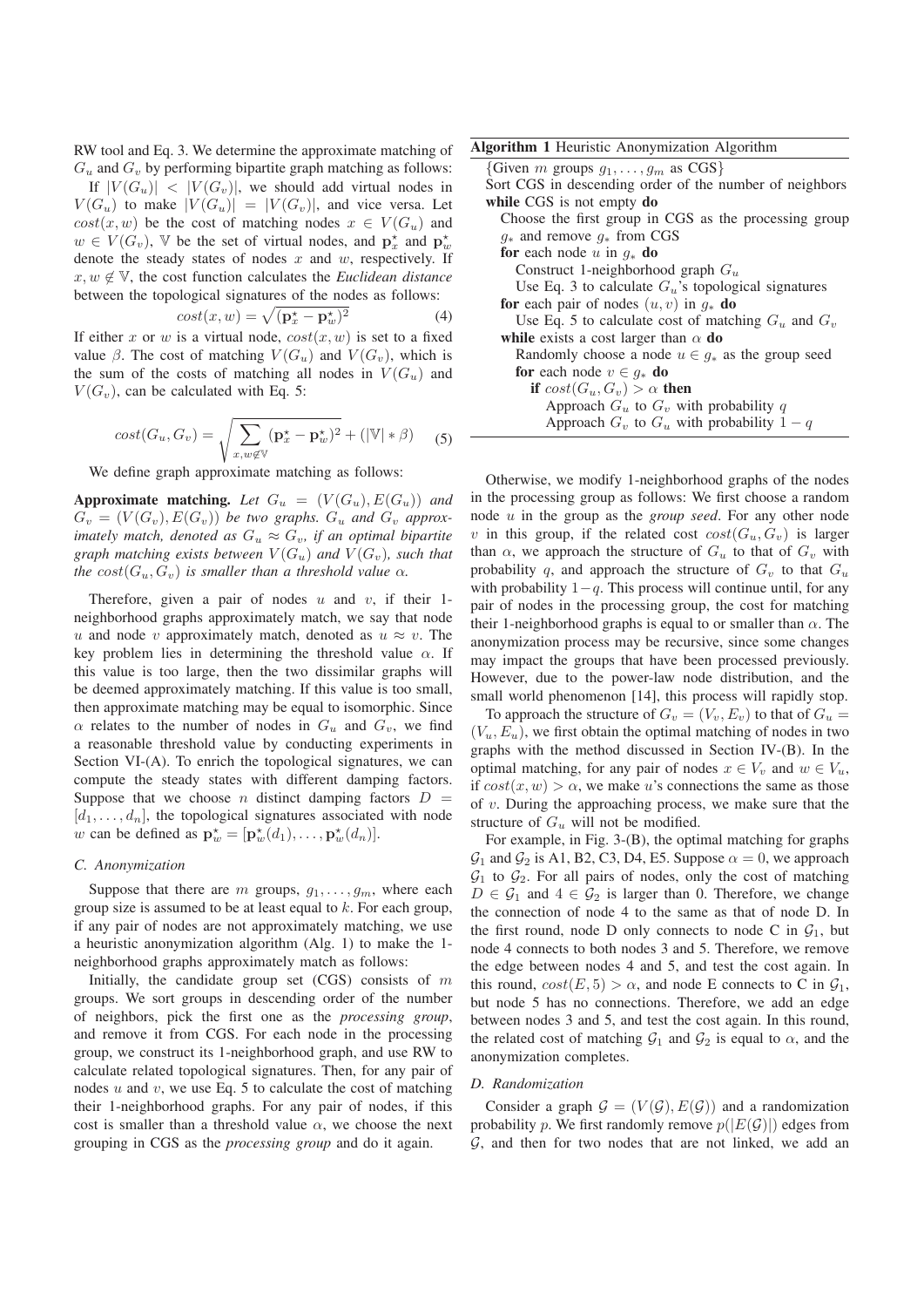

Fig. 3. Working process of the heuristic approach algorithm. The righthand graph is  $G_1$  and the lefthand graph is  $G_2$ . edge with probability p. This randomization process closely follows that in [15]. The key problem lies in determining  $p$ to randomize the graph. To obtain a reasonable parameter, we conduct experiments in Section VI-(A).

# *E. Combining and Splitting Groups*

In the previous section, we simply assume that the size of each group is equal to  $k$ . However, during the empirical study, we found that the group size also follows the power-law distribution: most groups contain only one or two members, and a small number of the groups have thousands of members. Therefore, we provide a combining and splitting mechanism to make each group have an appropriate size.

We first sort groups in descending order of the number of neighbors associated with its members. The sorted groups are denoted as  $g'_1, g'_2, \ldots, g'_m$ . For  $i > m$ , if  $g'_i$ 's size is smaller<br>than k we combine the members in  $g'_i$  into  $g'_i$  as follows: than k, we combine the members in  $g'_{i+1}$  into  $g'_{i}$  as follows: if  $|g'_{i+1}| \leq k$  we simply combine two groups; otherwise  $|g'_i| + |g'_{i+1}| < k$ , we simply combine two groups; otherwise,<br>we should group  $k = |g'|$  nodes in  $g' =$  to  $|g'|$ . If the size we should group  $k - |g'_i|$  nodes in  $g'_{i+1}$  to  $|g'_i|$ . If the size<br>of the last group is equal to or larger than k then let it be of the last group is equal to or larger than  $k$ , then let it be. Otherwise, we combine it to the previous group. Therefore, each group, except for the last one, has exactly  $k$  members, and the last group may have  $[k, 2k)$  members.

## V. ANALYSIS

## *A. Anonymization Strength*

Theorem 1. *From the anonymized graph* G *, an attacker, with the knowledge of any target's 1\*-neighborhood graph, cannot re-identify the target with confidence higher than* 1/k*.*

*Proof:* The attacker will try to re-identify a target from the published graph  $\mathcal{G}'$  by using the target t's 1\*-neighborhood graph  $G_t^*$  in the original graph (attacker's knowledge). There are two possible consequences after searching  $\mathcal{G}'$ :

- Case 1. Attacker found at least an exact match of target.
- Case 2. Attacker cannot find an exact match of target.

Here, we assume an intelligent attacker who knows the uniform random noise probability  $p$ . We also assume that the intelligent attacker will not give up even if the exact match cannot be found.

For Case 1, after the exact matching, the attacker has two possible strategies: 1. Consider an exact match  $u$  as the reidentified target; 2. Consider other nodes as the re-identified target  $t$ . The latter strategy will be combined in the discussion of Case 2. Let us first consider Case 1 with the first strategy. Based on the uniform random noise, the probability that

the target t's 1\*-neighborhood graph  $G_t$  was not changed is  $P(G_u^* = G_t^* \wedge G_u'^* = G_t'^*) = (1-p)^{|E(G_t^*)|}$ .<br>Bosides this factor we also know that the

Besides this factor, we also know that the exact match of  $G_t^*$  must belong to an indistinguishable group g with  $|g| \geq k$ .<br>For each node v in g, we know that an observer cannot decide For each node  $v$  in  $g$ , we know that an observer cannot decide whether or not  $G_v^* \neq G_t^*$  in the original graph G by comparing  $G_v'^*$  and  $G_t'^*$  in  $G'$ . Therefore, we have  $P(G_v^* \neq G_t^* \wedge G_v'^* = G_v'^*) \geq (1-n)|E(G_v^*)|$  (otherwise solution that will violate the  $G_t^{(*)} \ge (1-p)^{|E(G_t^*)|}$  (otherwise, v and t will violate the indictinguishability requirement in a) indistinguishability requirement in  $q$ ).

Let  $\tau = (1 - p)^{|E(G^*_t)|}$ . Therefore, under Case 1 with the first strategy, the probability that an exact match node  $u$  is the correctly identified target  $t$  is:

$$
P(u = t) = \frac{\tau}{\tau + \sum_{v \in g, v \neq u} P(G_v^* \neq G_t^* \land G_v'^* = G_t'^*)}
$$
(6)

Since  $P(G_v^* \neq G_t^* \wedge G_v'^* = G_t'^*) \geq \tau$  and  $|g| \geq k$ , it is<br>sex that  $P(u - t) \leq \tau/(k \cdot \tau) = 1/k$ clear that  $P(u = t) \le \tau/(k \cdot \tau) = 1/k$ .

Case 2 and the remaining part of Case 1 can be proven in a similar manner.

Corollary 1. *The anonymization strength of the heuristic indistinguishable group anonymization scheme* ≥ k*-anonymity social network defined in [7].*

*Proof:* The proof of Corollary 1 is obvious. First, the k-anonymity social network defined in [7] assumes that the attacker only knows a target's 1-neighborhood, which contradicts the reality since the attacker usually collects more information about the one-hop neighbors, rather than only collecting the connection information between them. With the 1\*-neighborhood knowledge, the attacker can further narrow down the target in the blend-in group and re-identify it.

Second, even if we assume that the  $k$ -anonymity social network can be extended to the 1\*-neighborhood case (it will significantly increase the anonymization cost due to the exact matching), the  $k$ -anonymity social network only guarantees that the attacker cannot identify the target with confidence higher than  $1/k$ . According to Theorem 1, our scheme will produce equal or greater anonymization strength.

## *B. Anonymization Cost*

Our solution anonymizes a graph by adding and removing edges, which will lead to some information loss. Consider a social network graph  $G$ . We first classify the nodes into m groups  $g_1, \ldots, g_m$ . For each group  $g_i$ , we transfer a set of original 1<sup>\*</sup>-neighborhood graphs  $\{G_u^*[u \in g_i]\}$  to a set of<br>approximately interpreted graphs  $\{G_i^*|u \in g_i\}$ anonymized 1<sup>\*</sup>-neighborhood graphs  $\{G'_u \mid u \in g_i\}$ .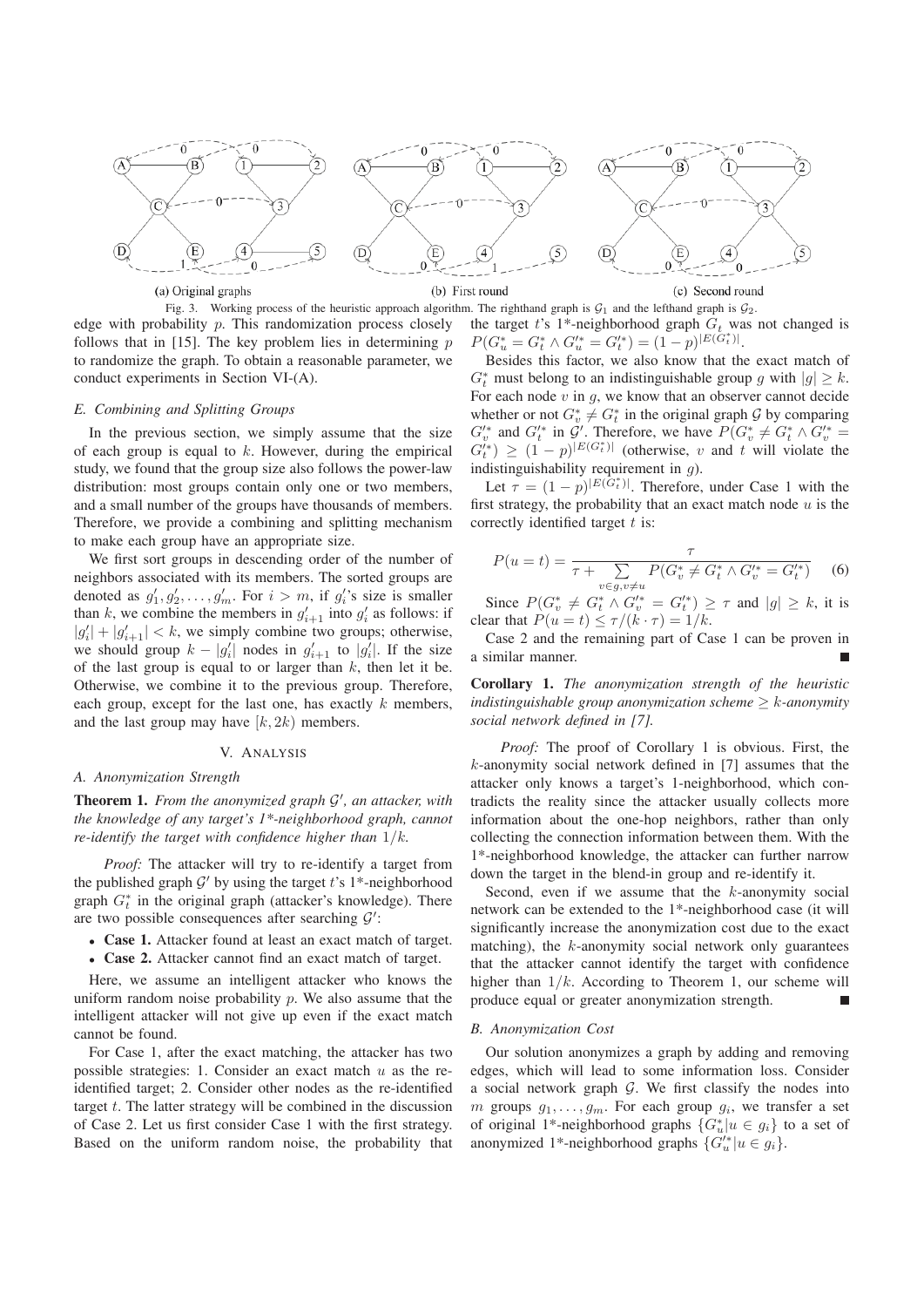



Let  $m_i$  and  $n_i$  denote the numbers of added edges and removed edges. The related anonymization cost  $C_{\mathcal{G}(g_i)\rightarrow\mathcal{G}'(g_i)}$ for transferring  $g_i$  to  $g'_i$  can be calculated with Eq. 7:

$$
C_{\mathcal{G}(g_i)\to\mathcal{G}'(g_i)} = am_i/L_i + bn_i/L_i \tag{7}
$$

 $C_{\mathcal{G}(g_i) \to \mathcal{G}'(g_i)} = am_i/L_i + bn_i/L_i$  (7)<br>where a and b are the weights associated with each component, and  $L_i$  is the number of edges in  $\{G_u | u \in g_i\}$ . The cost consists of two parts: the first part is the normalized cost measuring the information loss of adding edges, and the second part is the normalized cost measuring the information loss of removing edges. Therefore, given m groups of graphs, the total cost is:

$$
C_{\mathcal{G}\to\mathcal{G}'} = \sum_{i=1}^{m} C_{\mathcal{G}(g_i)\to\mathcal{G}'(g_i)}
$$
 (8)

## VI. EVALUATION

In this section, we evaluate our anonymization method on both synthetic and real data sets. Experiments are conducted with MATLAB R2010a running on the local machine with an Intel Core 2 Duo E8400 3.0 GHz CPU and 8 GB Linux RAM.

## *A. Parameter Setting*

The following parameters need to be determined before conducting experiments:

- The threshold value  $\alpha$  that determines whether or not two 1-neighbor graphs approximately match.
- The probability  $p$  for randomizing the graph.

To obtain a reasonable threshold value, we conduct experiments with respect to different sizes of 1-neighbor graphs as follows: Given N, we first randomly generate a 1 neighborhood graph  $G_v$  with N nodes, and then generate a similar graph  $G'_v$  by randomly modifying  $p^*$  percentage<br>of edges. Finally, with a different damping factors  $D =$ of edges. Finally, with n different damping factors  $D =$  $[d_1,\ldots,d_n]$ , we calculate the cost for optimal matching  $G_v$ and  $G'_v$ , denoted as  $cost(G_v, G'_v)$ . The above process will be conducted for multiple rounds and the average value  $\tilde{\alpha}$  is used conducted for multiple rounds, and the average value  $\tilde{c}$  is used as the threshold value  $\alpha$ .

In our experiments, we set  $p^* = [0.1, 0.05]$  and  $\beta = 0.1/N$ for matching nodes in the virtual node set, and choose damping factors  $D = [0.7, 0.8, 0.9]$ . Fig. 4 shows the threshold value  $\alpha$ with different  $p^*$  values, while N ranges from 4 to 100. We know that  $\alpha$  will decrease as N increases, e.g., when  $N = 4$ ,  $\alpha = 0.22$ , and when  $N = 100$ ,  $\alpha = 0.0158$ .

To obtain a reasonable randomization probability  $p$ , we first randomly generate a graph with  $N$  nodes and  $M$  edges. Then,

we randomize the graph with different  $p$  values, and calculate the percentage  $P$  of 1<sup>\*</sup>-neighborhood graphs being changed in the randomized graph. This process will be done multiple times, and the average percentage  $P$  will be used to measure the impact of  $p$ . Fig. 5 shows the value of  $P$  with respect to different  $p$  under a graph with average node degree 7. We know that  $p = 0.05$  is appropriate for a network with such settings. For a network with average node degree 3, the changing percentage P is about 47% when  $p = 0.05$ .

#### *B. Synthetic Data Set*

We use the Barabái-Albert algorithm  $[16]$  (B-A algorithm for short) to generate synthetic data sets. The basic idea of the B-A algorithm is to first generate a network of a small size, and then use that network as a *seed* to build a largersized network, continuing this process until the actual desired network size is reached. The node degree follows the powerlaw distribution. In our experiments, the initial seed size contains 5 interconnected nodes, and the generated networks contain 1,000, 2,000, 3,000, 4,000, and 5,000 nodes.

Figs. 6 and 8 show the percentage of modified edges with respect to different  $k$  values and different graph settings. We know that as  $k$  increases or  $p^*$  decreases, the number of modified edges increases, e.g., when  $k = 5$  and  $p^* = 0.1$ , for a network that has 5,000 nodes with average node degree 5, the HIGA scheme needs to change 350 edges to pass testing, but as k increases to 20, the number of modified edges increases to 559; when  $k = 10$  and  $p^* = 0.1$ , for a network that has 5,000 nodes with average node degree 5, the HIGA scheme needs to change 420 edges to pass testing, but as  $p^*$  decreases to 0.05, the number of modified edges increases to 680.

Figs. 7 and 9 show the related anonymization costs calculated with Eq. 8, where parameters  $a$  and  $b$  are set to 0.6 and 0.4. We consider that removing edges will lose most of the information, and treat this setting default in the remainder of experiments. We know that as the number of nodes in a network increases, the anonymization cost decreases; as k increases, the anonymization cost increases.

# *C. Real Data Set*

To validate the effectiveness of our anonymization method, we conduct experiments on a real social network, Arxiv ASTRO-PH (Astro Physics) collaboration network<sup>1</sup>, which is from the e-print arXiv and covers scientific collaborations between authors, submitted papers to Astro Physics category, in the period from January 1993 to April 2003, and contains 18,772 nodes and 396,160 edges. In Astro Physics collaboration network, if an author i co-authored a paper with author  $j$ , the graph contains an undirected edge from  $i$  to  $j$ .

First, we classify nodes, whose 1\*-neighborhood graphs satisfy certain metrics, into different groups. After grouping, nodes are classified into 7,029 groups, where the group size ranges from 1 to 1,632, and the average group size is 3. Therefore, we execute a splitting and combining process to make each group size at least equal to  $k$ .

```
1http://snap.stanford.edu/data/ca-AstroPh.html
```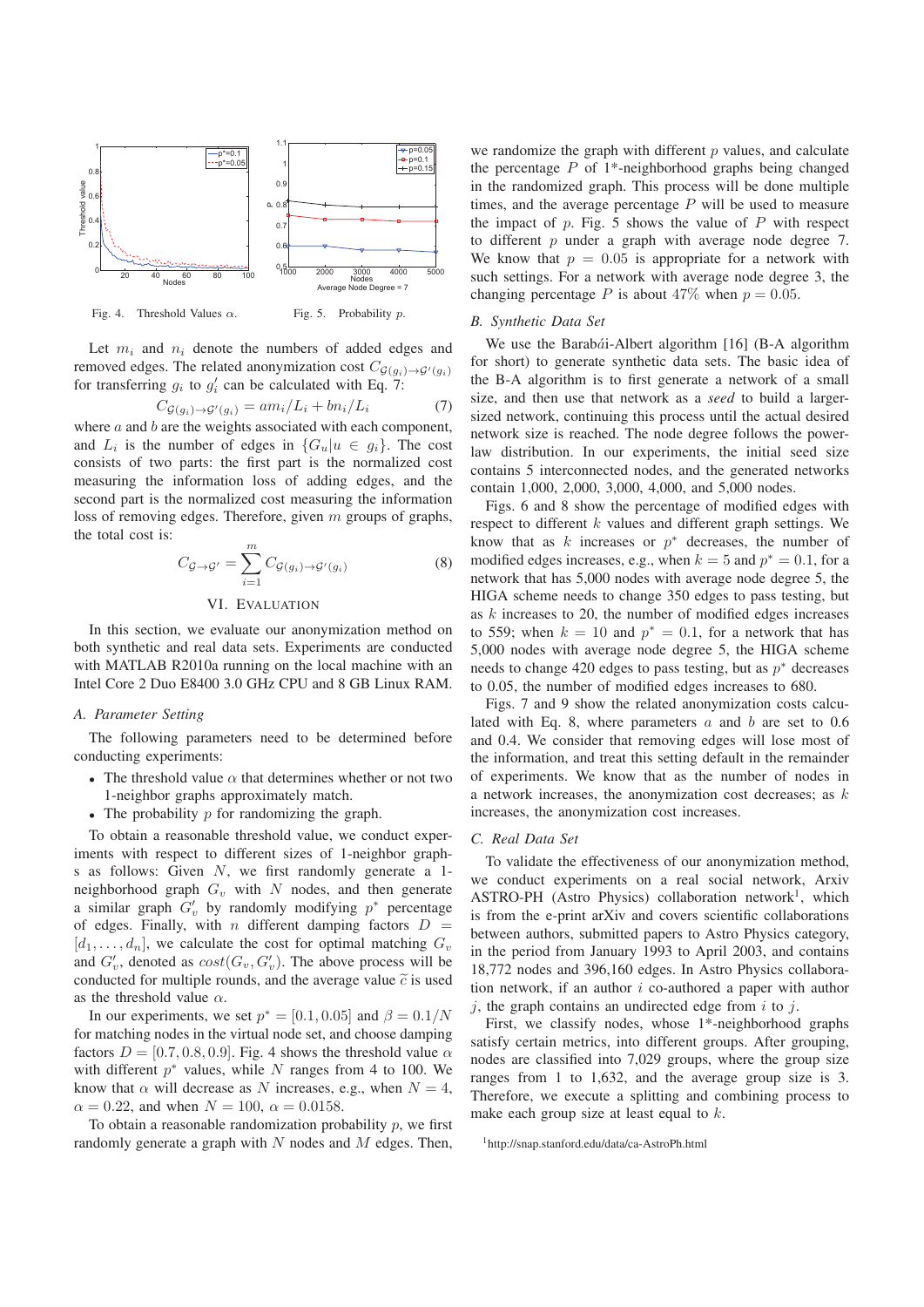



Fig. 8. Number of modified edges on synthetic data sets.  $p^* = 0.05$ .



To obtain reasonable threshold value  $\alpha$  and randomization probability p, we conduct experiments as in Section VI-(A). For  $\alpha$ , we choose  $D = [0.7, 0.8, 0.9]$  and  $p^* = [0.05, 0.1]$ . For  $p$ , we find that 97% of 1<sup>\*</sup>-neighborhood graphs are changed when we set  $p = 0.05$ , which increases to 99% as we set  $p = 0.15$ . Therefore,  $p = 0.05$  is enough for randomization.

Fig. 8 shows the percentage of modified edges and the anonymization costs with respect to different k values and  $p^*$  values. We know that as k increases or as  $p^*$  decreases, the number of modified edges increases. However, even when  $k = 20$  and  $p^* = 0.05$ , the number of modified edges is only 15,802, which is less than 4% of the total number of edges.

To test the usability of the anonymized social network, we conduct aggregate queries on both the original social network and the anonymized one. The anonymized graph is generated with parameter  $p^* = 0.05$  and  $p = 0.01$ . We first test the differences between two social networks on the maximal node degree (MAX), the minimal node degree (MIN), and the average node degree (AVE). From Table II, we know that even when  $k = 20$ , the results are still useful.

Then, we conduct experiments to test whether the anonymized graph can be used to answer shortest distance queries. We randomly choose a pair of nodes  $u$  and  $v$ , and test the shortest distances between them in the original graph G and the anonymized graph  $G'$ , denoted as  $dist_1$  and  $dist_2$ ,





zatio

Fig. 9. Anonymization costs on synthetic data sets.  $p^* = 0.05$ .

|           | Max | MIN            | <b>AVE</b> | Error Rate |
|-----------|-----|----------------|------------|------------|
| Original  | 505 | 2              | 22.1       |            |
| $k=5$     | 505 | $\mathfrak{D}$ | 22.4       | 2.9%       |
| $k=10$    | 496 | $\mathcal{L}$  | 22.6       | $6.4\%$    |
| $k = 1.5$ | 485 | $\mathcal{L}$  | 22.9       | 8.1%       |
| $k = 20$  | 476 | 2              | 23.3       | 8.3%       |



Fig. 11. Comparison with the results in [7].

respectively. If  $dist_1 \neq dist_2$ , then we consider this is a query error. The above process will be repeated multiple times, and the ratio of the number of query errors to the total number of queries will be used as the error rate. From Table II, we know that the error rate is relatively small, even when  $k = 20$ .

To compare our results with those of [7], we also conduct experiments on KDD cup 2003 co-authorship data set. To fairly perform comparisons, we extract 120,640 edges from the data set, so that our experiment setting is the same as theirs. For the ease of comparison, the results of [7] are denoted as the *base line*. In Fig. 10, our scheme outperforms [7] in terms of the number of modified edges while keeping the same level of privacy. Therefore, our scheme allows less information loss, and hence, high usability. Our current implementation does require more computation time for edge modification (about one magnitude higher). However, the process of edge modification usually is done off-line. As part of our future extensions, we